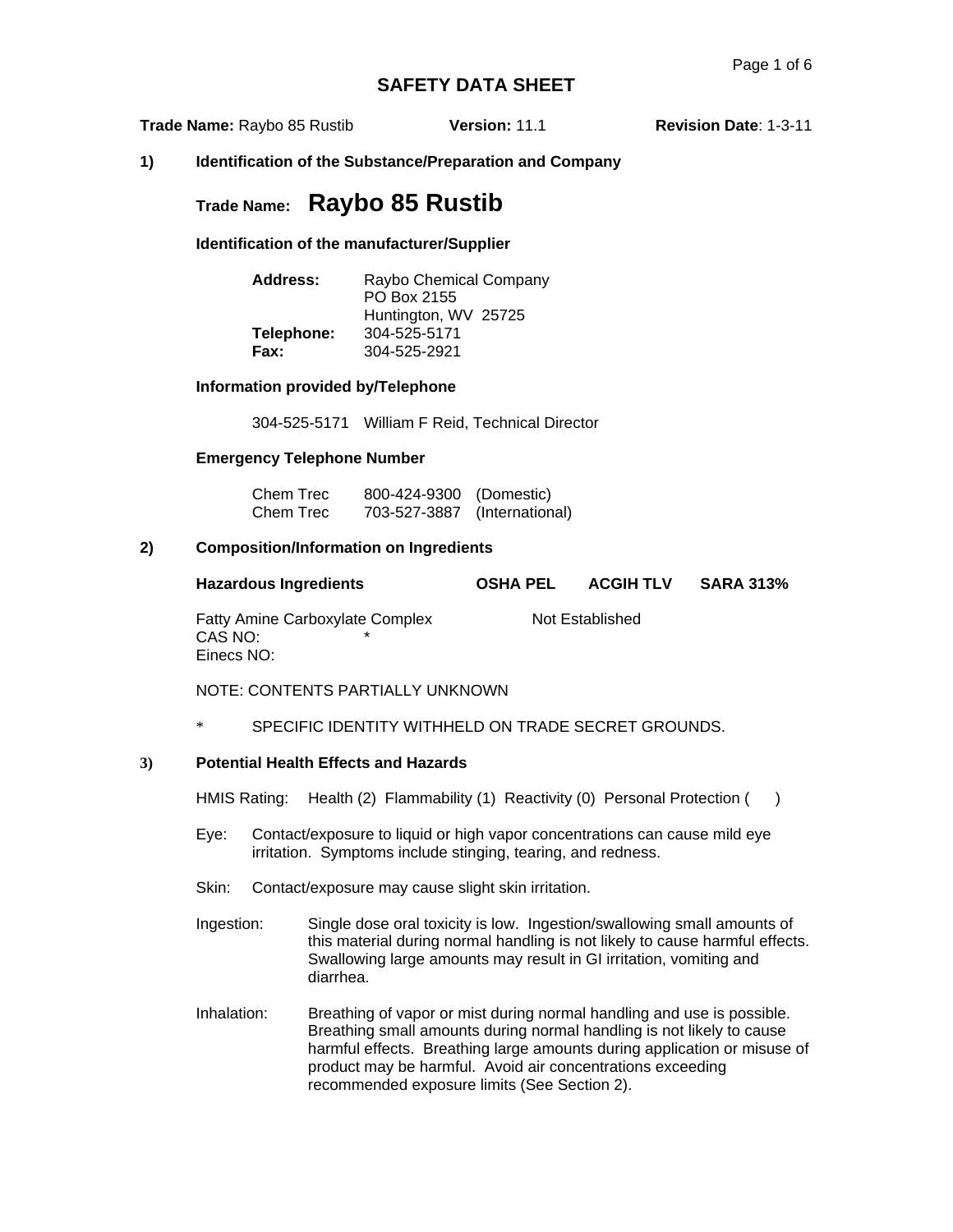| Trade Name: Raybo 85 Rustib     | <b>Version: 11.1</b>                           | <b>Revision Date: 1-3-11</b>                                                                                          |
|---------------------------------|------------------------------------------------|-----------------------------------------------------------------------------------------------------------------------|
| Chronic:<br>(Information)       | No Data                                        |                                                                                                                       |
| Developmental:<br>(Information) | contact/exposure to liquid or vapor.           | No data. As a precaution, avoid prolonged or repeated                                                                 |
| Symptoms of Exposure:           | and redness), and stomach or intestinal upset. | Signs and symptoms of exposure to this product through<br>breathing or ingestion may include skin irritation (itching |

### **4) First Aid Measurers**

- Eyes: If symptoms develop, remove from exposure. Flush eyes with low pressure water while holding eyelids open. If symptoms persist, seek immediate medical attention.
- Skin: Remove affected clothing. Wash affected skin with soap and water. If symptoms persist, seek medical attention.
- Ingestion: If symptoms develop, seek medical attention/advise. Contact doctor or poison control center for advice.
- Inhalation: If symptoms develop, move away from exposure and into fresh air. If symptoms persist, keep the person warm and quiet. Seek medical attention. If breathing is difficult, administer oxygen.

NOTE TO PHYSICIAN: Possible Aspitation Hazard, Note hazardous material component(s) (Section 2).

### **5) Fire Fighting Measurers**

## **Flammable Properties**

| Flash Point<br>Flammable Limits:      | $300^{\circ}$ F | $(149^{\circ}C)$                                          | Method: Tag Closed Cup (TCC)                                                                        |
|---------------------------------------|-----------------|-----------------------------------------------------------|-----------------------------------------------------------------------------------------------------|
|                                       |                 | Lower Flammable Limits:<br><b>Upper Flammable Limits:</b> | No Data<br>No Data                                                                                  |
| Autoignition Temperature:             |                 |                                                           | No Data                                                                                             |
| <b>Hazardous Combustion Products:</b> |                 |                                                           | Products of combustion may include<br>carbon monoxide, carbon dioxide,<br>hydrocarbons, and amines. |
| Extinguishing Media:                  |                 | carbon dioxide or dry chemical.                           | As appropriate with surrounding media. For dry material fire,                                       |

Fire Fighting Instructions: Wear self-contained breathing apparatus with all appropriate turnout gear and chemical resistant protective equipment.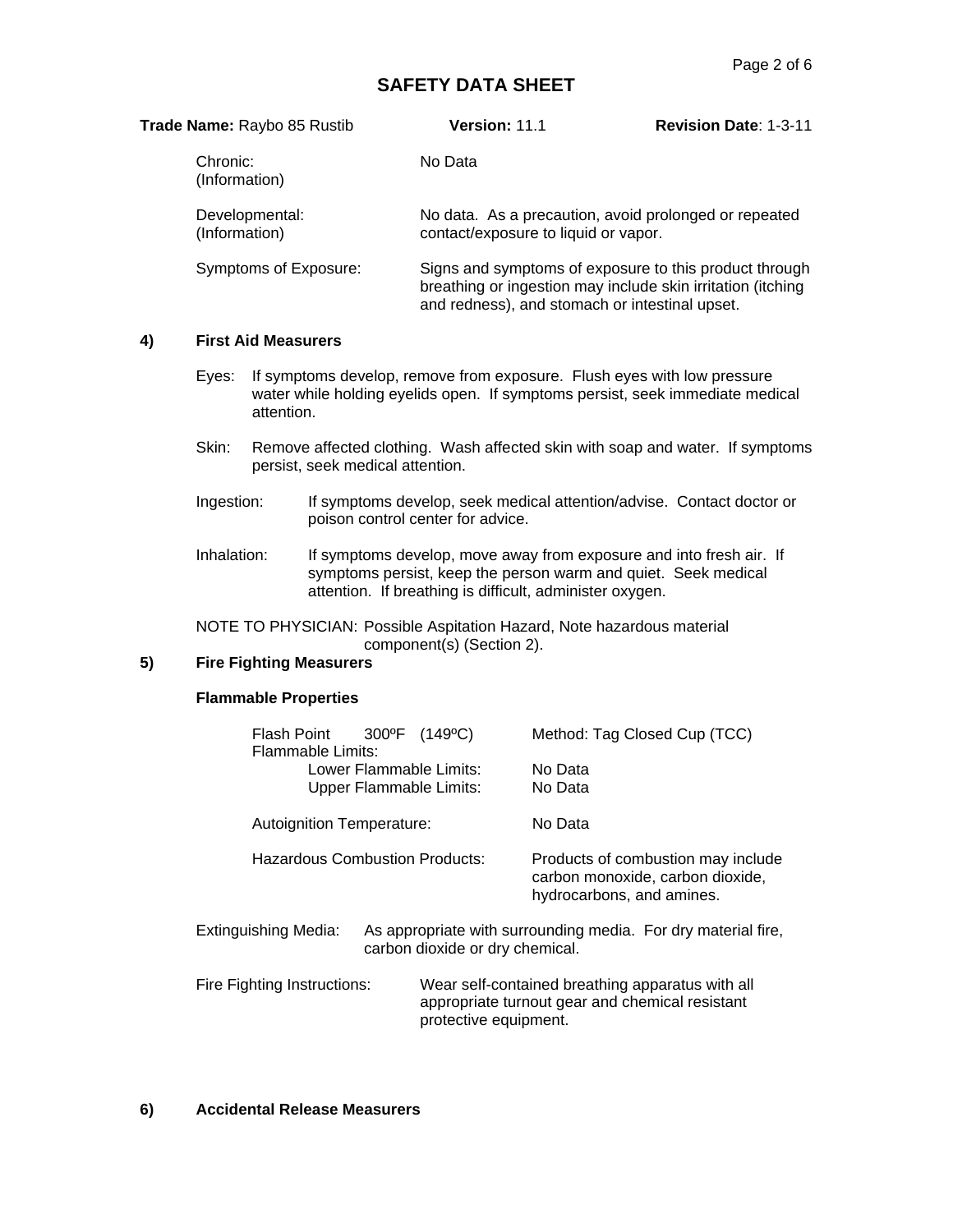| Trade Name: Raybo 85 Rustib       | Version: 11.1                                                                                                                                                                                                                   | <b>Revision Date: 1-3-11</b>                          |
|-----------------------------------|---------------------------------------------------------------------------------------------------------------------------------------------------------------------------------------------------------------------------------|-------------------------------------------------------|
| Personal Precautions:             | Provide adequate ventilation. Wear appropriate<br>unprotected from the area. Treat as a combustible<br>liquid. Eliminate all sources of ignition.                                                                               | personal protective equipment (PPE) and exclude those |
| <b>Environmental Precautions:</b> | Prevent discharge to streams, lakes, or other bodies of<br>water. Transfer to a salvage vessel if possible. Notify<br>supervisors or proper authorities that a spill has<br>occurred. (See Section 13 for Disposal Information) |                                                       |
| Methods for Cleaning Up:          | Stop spill at source. Immediately collect and                                                                                                                                                                                   |                                                       |

Methods for Cleaning Up: Stop spill at source. Immediately collect and containerize uncontaminated product and use in noncritical areas if possible. It contaminated (dirt, deleterious materials, etc.) containerize and absorb any residual or unrecoverable product with vermiculite, floor absorbent, etc.

## **7) Handling and Storage**

- Handling: Handle all containers (even empty) with caution. Use recommended PPE (Section 8) when handling containers. Ensure the availability of emergency eyewash and shower facilities.
- Storage: Store closed containers in a cool, well ventilated place away from ignition sources and incompatible materials. Keep containers tightly closed.

#### **8) Exposure Controls/Personal Protection**

| <b>Engineering Controls:</b>   | Local exhaust should be adequate. Mechanical<br>ventilation is recommended when necessary to reduce<br>concentration below the TLV. Always provide<br>mechanical ventilation in confined spaces.                                                                                                                                                                                        |
|--------------------------------|-----------------------------------------------------------------------------------------------------------------------------------------------------------------------------------------------------------------------------------------------------------------------------------------------------------------------------------------------------------------------------------------|
| <b>Respiratory Protection:</b> | Not normally required. If vapor concentration becomes<br>high, increase ventilation or use an approved<br>(NIOSH/MSHA) respirator. Respirator type: Chemical<br>cartridge; mist, organic vapor (appropriate up to 10X<br>PEL) with dust (particulate) pre-filter. Consult your<br>Safety Administrator. Respiratory protection should be<br>in compliance with standard 29 CFR1910.134. |
| <b>Skin Protection:</b>        | During handling and application wear chemical resistant<br>gloves, rubber or Buna N. Wear clothing/coveralls<br>appropriate for the risk of exposure.                                                                                                                                                                                                                                   |
| Eye Protection:                | During handling of liquid and open containers, minimum<br>recommended protection is chemical splash proof<br>goggles in compliance with OSHA regulations. Other<br>types of safety glasses may be permitted. Consult your<br>Safety Administrator.                                                                                                                                      |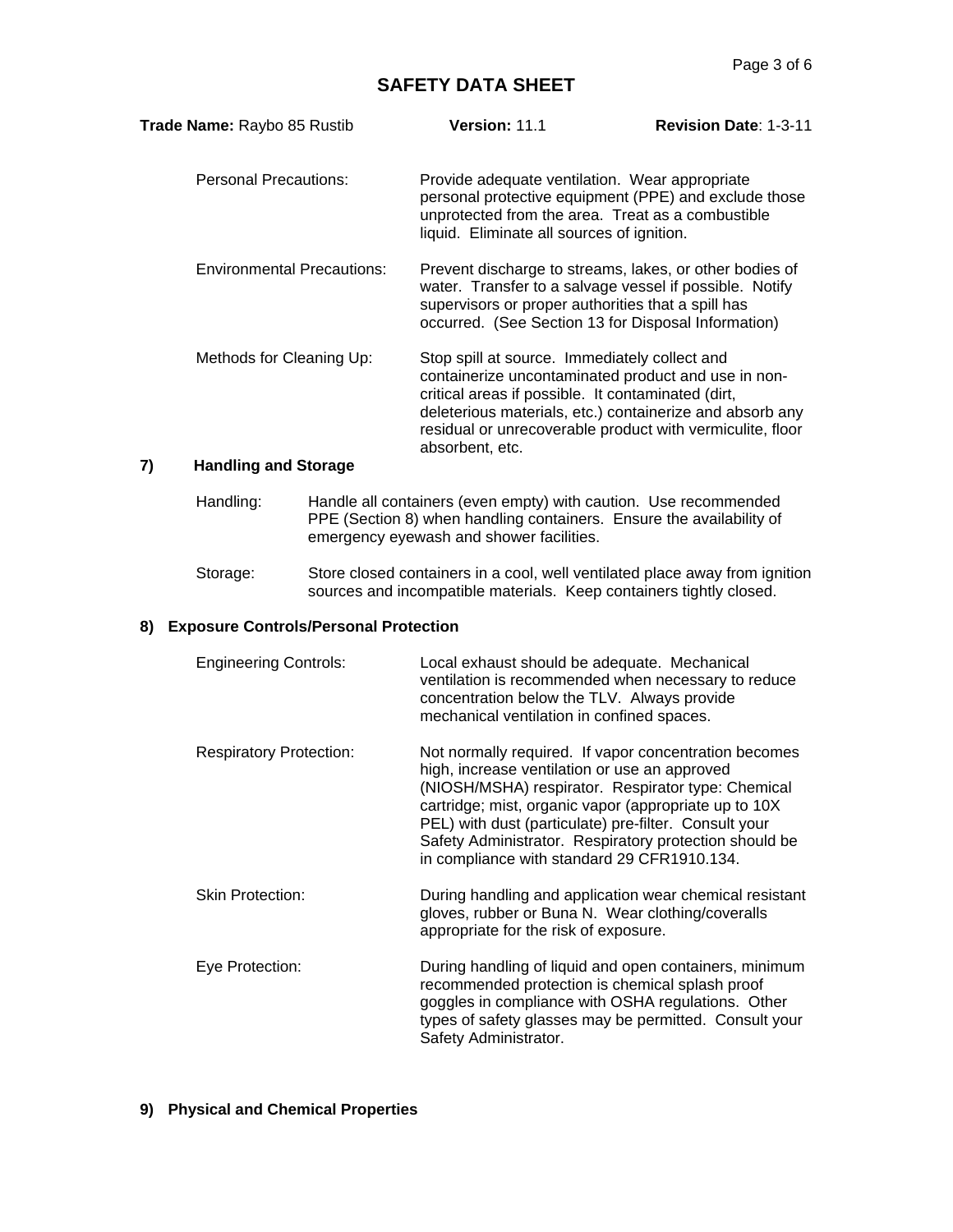#### **Trade Name:** Raybo 85 Rustib **Version:** 11.1 **Revision Date**: 1-3-11

| Boiling Point<br>Melting Point<br>Vapor Pressure<br>Vapor Density<br>Solubility in Water<br><b>Specific Gravity</b><br>PH.<br>Odor<br>Appearance | 650°F (343°C)<br>70 - 80°F<br><1 mm Hg @ 68°F<br>Not Determined<br>Insoluble in water<br>$0.894 + - 0.006$<br>Not Applicable<br>Fatty Odor<br>Amber, viscous liquid |                                                                                                                                 |
|--------------------------------------------------------------------------------------------------------------------------------------------------|---------------------------------------------------------------------------------------------------------------------------------------------------------------------|---------------------------------------------------------------------------------------------------------------------------------|
| 10) Stability and Reactivity                                                                                                                     |                                                                                                                                                                     |                                                                                                                                 |
| Stable Product<br>Stability:                                                                                                                     |                                                                                                                                                                     |                                                                                                                                 |
| Incompatible (Conditions to Avoid):                                                                                                              |                                                                                                                                                                     | Avoid contact with or exposure to strong acids,<br>alkalies, and oxidizers. Raybo 85 soaked rags<br>may result in autoignition. |
| <b>Hazardous Decomposition Products:</b>                                                                                                         |                                                                                                                                                                     | Products of decomposition include carbon<br>monoxide, carbon dioxide, hydrocarbons, and<br>amines.                              |
| Hazardous Polymerization:                                                                                                                        |                                                                                                                                                                     | This product will NOT undergo hazardous<br>polymerization.                                                                      |
| Thermal Decomposition:                                                                                                                           |                                                                                                                                                                     | No decomposition when used as directed.                                                                                         |
| 11) Tovicological Information                                                                                                                    |                                                                                                                                                                     |                                                                                                                                 |

#### **11) Toxicological Information**

| <b>Exposure Limit of Material:</b> | See Section 2                                                                                                                                                |
|------------------------------------|--------------------------------------------------------------------------------------------------------------------------------------------------------------|
| Carcinogenicity:                   | The following components of this product have been identified by<br>ACGIH, IARC, NTP, and/or OSHA as confirmed/suspected<br>human carcinogens: None reported |

Medical Conditions Aggravated by Over Exposure: In unusual cases, certain preexisting eye and skin disorders may be affected by exposure to this product.

#### **12) Ecological Information**

| Ecotoxicological Information: | No Data |
|-------------------------------|---------|
|-------------------------------|---------|

Chemical Fate Information: No data

#### **13) Disposal Considerations**

As local regulations may vary, all waste must be disposed of in accordance with Federal, State, and Local Environmental Protection Regulations. Perform a waste determination. As provided, Raybo 85 does NOT exhibit any of the hazardous characteristics of 40 CFR 261 Sub Part C and may be landfilled. Confer with landfill operator. If other means fail, incineration is the preferred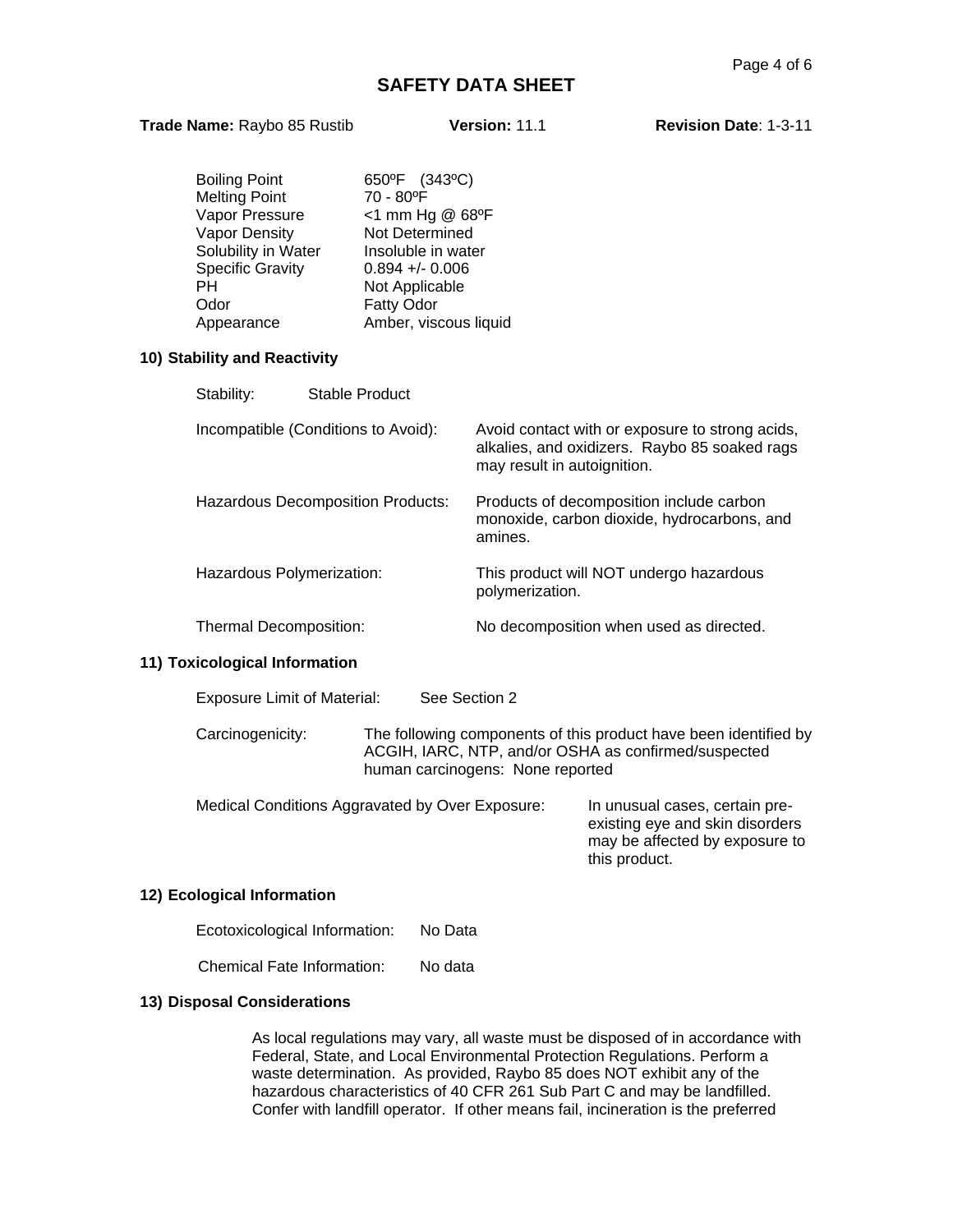| Trade Name: Raybo 85 Rustib | <b>Version: 11.1</b> | <b>Revision Date: 1-3-11</b> |
|-----------------------------|----------------------|------------------------------|
|                             |                      |                              |

disposal method. Preferably; to minimize waste, use ONLY the amount necessary for the intended purpose. Store product properly for future use.

## **14) Transport Information**

| Land: USA:           | Paint Related Material (Non-regulated Liquid) |
|----------------------|-----------------------------------------------|
| International:       | Non-regulated Liquid                          |
| Marine: IMDG/GGVSee: | Non-regulated Liquid                          |
| Air ICAO/IATA:       | Non-hazardous Liquid                          |

#### **15) Regulatory Information**

USA: Consult 29 CFR for applicable OSHA regulations. See Section 2 for permissible exposure limits. See Section 8 for minimum personal protection recommendations.

|                                                                                                                                                                                                                                                                   | CERCLA:                                      | Reportable Quantities (RQ):                                                                                                                                                                                            |                                                                               |                   | None listed |                                                |     |    |
|-------------------------------------------------------------------------------------------------------------------------------------------------------------------------------------------------------------------------------------------------------------------|----------------------------------------------|------------------------------------------------------------------------------------------------------------------------------------------------------------------------------------------------------------------------|-------------------------------------------------------------------------------|-------------------|-------------|------------------------------------------------|-----|----|
| <b>SARA Hazard Categories:</b>                                                                                                                                                                                                                                    |                                              |                                                                                                                                                                                                                        | Immediate () Delay $(X)$ Fire () Reactive ()<br>Sudden Release of Pressure () |                   |             |                                                |     |    |
|                                                                                                                                                                                                                                                                   | SARA 313 Reportable:                         | None listed                                                                                                                                                                                                            |                                                                               |                   |             |                                                |     |    |
|                                                                                                                                                                                                                                                                   | HAP (Hazardous Air Pollutants) None reported |                                                                                                                                                                                                                        |                                                                               |                   |             |                                                |     |    |
|                                                                                                                                                                                                                                                                   |                                              | VOC (Volatile Organic Content):                                                                                                                                                                                        |                                                                               | $0.11\frac{H}{g}$ |             | (13.48gm/L)                                    |     |    |
| State "Right to Know":                                                                                                                                                                                                                                            |                                              | The following states have "Right to Know" laws, which may<br>require user notification of Section 2 ingredients. Consult<br>appropriate authorities to determine applicability. CA, NJ, PA,<br>MA, CT, FL, LA, NY, RI. |                                                                               |                   |             |                                                |     |    |
| Specifically:                                                                                                                                                                                                                                                     |                                              | NJ "Right to Know" contents partially unknown                                                                                                                                                                          |                                                                               |                   |             |                                                |     |    |
|                                                                                                                                                                                                                                                                   |                                              | CAS                                                                                                                                                                                                                    |                                                                               | CA Prop 65        |             | <b>NJ</b>                                      | PA. | МA |
|                                                                                                                                                                                                                                                                   |                                              | None Reported                                                                                                                                                                                                          |                                                                               |                   |             |                                                |     |    |
| International<br>Canadian NPRI:<br>Canadian WHMIS:<br>Class D, Division 2, Sub B                                                                                                                                                                                  |                                              |                                                                                                                                                                                                                        |                                                                               |                   |             |                                                |     |    |
| Canadian Disclosure Exemption:<br><b>HMIRC #6725</b>                                                                                                                                                                                                              |                                              |                                                                                                                                                                                                                        |                                                                               |                   |             | <b>Granted 1-18-08</b>                         |     |    |
| CEPA (DSL) Canadian Environmental Protection Act:<br>AICS - Australian Inventory of Chemical Substances:<br>MITI - Japanese Existing & New Chemical Substances List:<br>IECSC - Chinese Chemical Substance List:<br><b>TCCL - Korean Chemical Substance List:</b> |                                              |                                                                                                                                                                                                                        |                                                                               |                   |             | Listed<br>Listed<br>Listed<br>Listed<br>Listed |     |    |